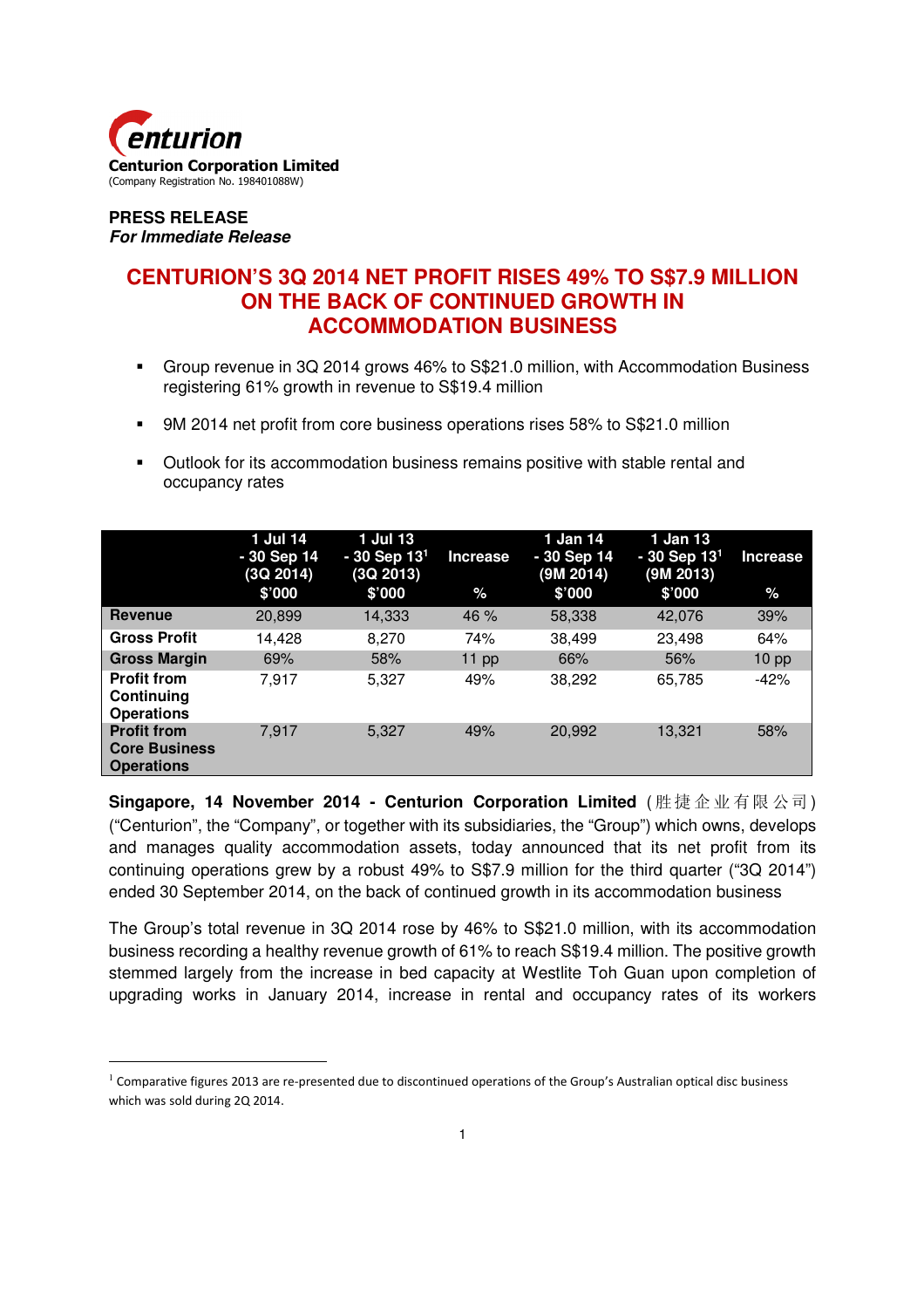

accommodation in Malaysia, as well as maiden revenue from its student accommodation assets in Australia and the United Kingdom ("UK").

The Group's optical disc business experienced a drop in revenue of S\$0.8 million in 3Q 2014, compared to the corresponding period last year, due to weaker market demands.

Gross profit in 3Q 2014 leaped by 74% to S\$14.4 million, while gross profit margin improved from 58% to 69% mainly due to increased bed capacity at Westlite Toh Guan and higher rental rates.

Overall, the Group's accommodation business contributed S\$7.8 million profit in 3Q 2014, with the optical disc business contributing S\$0.1 million profit.

On a nine-month basis, the Group registered a 39% increase in revenue to S\$58.3 million for the three quarters ended 30 September 2014 ("9M 2014"). The Group's accommodation business achieved a noteworthy growth of 52% increase in revenue to S\$52.4 million compared to the corresponding period last year ("9M 2013"). Notwithstanding a 21% decline in revenue in the optical disc business, the Group's overall gross profit improved by 64% to S\$23.5 million for 9M 2014, on the back of higher revenue contributions from the expanding accommodation business.

In 9M 2013, the Group booked a fair value gain on investment properties of S\$36.4 million. Fair valuation of investment properties has not been conducted in 9M 2014 but will be carried out at the end of FY2014. Moving forward, the Group will engage independent valuers to re-assess the fair value of the investment properties at the end of each financial year.

For 9M 2014, the Group posted a net profit of S\$38.3 million for its continuing operations, which were attributed entirely to the accommodation business. Compared to the same period last year, the Group posted a net profit of S\$65.8 million for its continuing operations in 9M 2013, which included a net gain of S\$52.5 million from fair valuation gains on the Group's and the joint venture's investment properties over impairment charge and goodwill which had been written off.

The Group's net profit from core business operations (excluding the development profit of S\$17.3 million from the sale of industrial units of M-Space) in 9M 2014 was S\$21.0 million – a 58% improvement compared to last year's S\$13.3 million, after adjusting for net gain from fair valuations and impairment charges.

As at 30 September 2014, the Group's gearing ratio stood at 57%, an increase of 18% from the previous year. Despite the higher gearing ratio, interest cover continues to be at a healthy level of 5 times. The Group's workers and student accommodation assets during the period continued to generate stable and strong net operating cash flow of S\$31.3 million, a 96% increase from S\$16.0 million in 9M 2013. With sound debt and capital management, the Group generated a net operating cash flow surplus of S\$15.1 million in 9M 2014 after accounting for interest and loan principle repayments. This represents a strong improvement of 148% compared to its registered net operating cash flow of S\$6.1 million in 2013.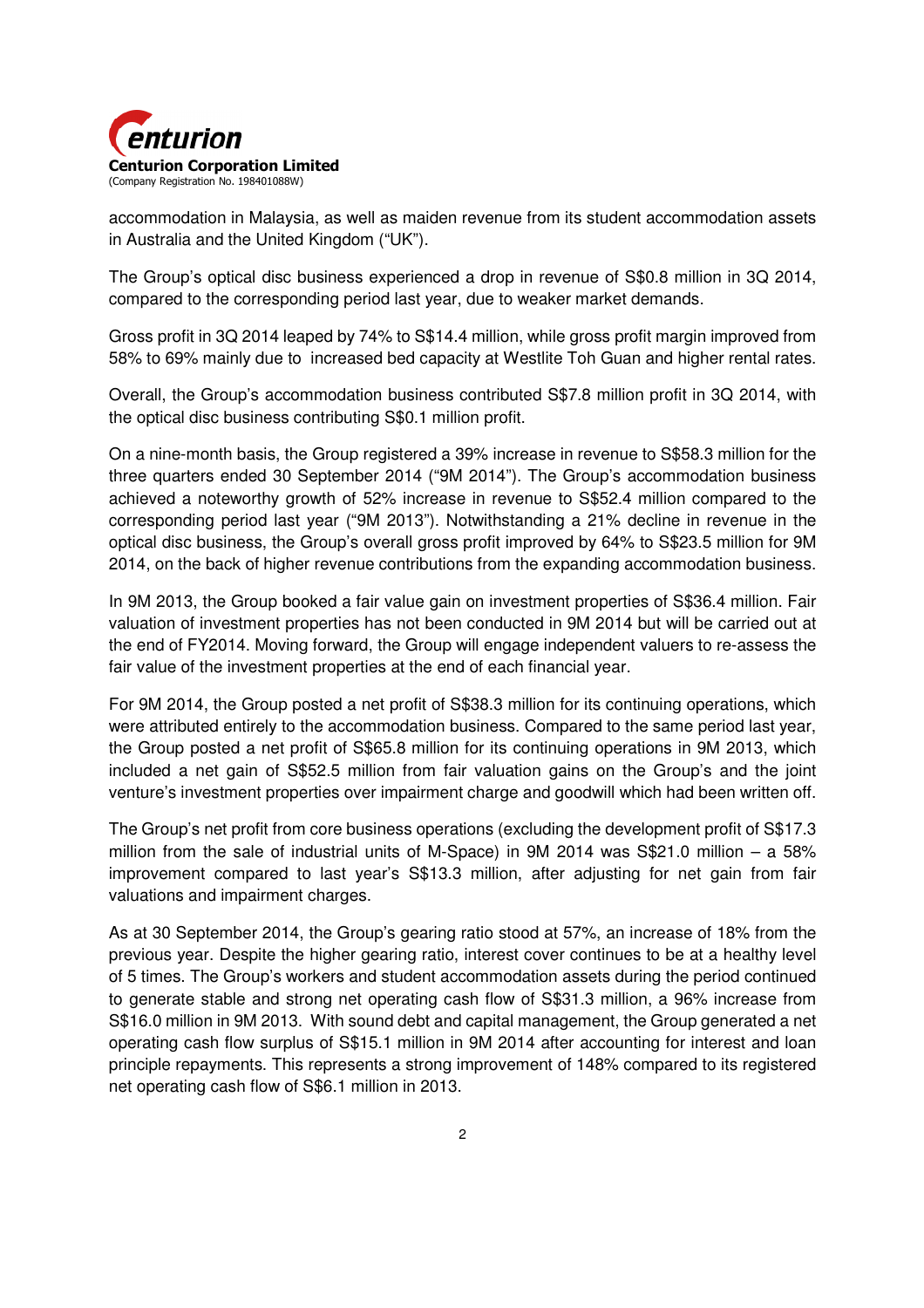

Mr Kong Chee Min (江志明), CEO of Centurion Corporation Limited said, "We have continued to deliver steady growth through strategic expansion of our accommodation business in the region and globally. We have also made significant progress in diversifying our accommodation business, including our maiden foray into the UK with four well-located student accommodation assets. The outlook for our core business remains positive, with healthy demand for both our workers and student accommodation."

### **Business Outlook**

Singapore continues to be a key market for the Group, with 23,500 beds across three workers accommodation. On a portfolio basis, the assets are achieving high occupancy rates. A fourth project, Westlite Woodlands with 4,100 beds, is under construction and is expected to be operational in 3Q 2015.

Notwithstanding the Government's measures to manage the growth of the foreign workers' population, the Group remains positive of the long-term demand for purpose built workers accommodation. This is in view of Singapore's integral need for foreign workers to sustain its economic growth.

As highlighted by Mr Tan Chuan-Jin, Minister for Manpower, in his statement following the findings of the Committee of Inquiry on the Little India riot, dormitories in Singapore are not of uniform standards. With that in mind, the government aims to speed up the construction of more purposebuilt dormitories to ensure that the daily basic living needs of foreign workers are better taken care of. This demand for self-contained housing facilities to accommodate the vast majority of foreign workers in Singapore bodes well for the Group.

In Malaysia, the Group is gaining traction with its portfolio of 14,500 beds across five workers accommodation in Johor, where its occupancy rate on a portfolio basis has now reached above 90% and rental rates have continued to increase. Two more projects with a total of 10,800 beds are under construction and are expected to be operational in 1Q 2015 and 4Q 2015 respectively.

The Group also sees significant growth potential in its student accommodation business, in light of the strong demand for stable rental rates of these assets. In Australia, RMIT Village continues to operate at close to full occupancy, and is expected to maintain its occupancy rate. Evaluation of other asset enhancement initiatives are ongoing to further realise the potential of the property.

In the UK, the Group's newly acquired portfolio of four student accommodation assets, comprising three assets in Manchester and one asset in Liverpool with a combined total of over 1,900 beds, are also maintaining close to full occupancy. Given the demand and limited supply of purpose built student accommodation in both cities, the assets are expected to remain almost fully occupied and contribute positively to the Group's earnings.

Commenting on the Group's outlook, Mr. Kong said, "The Group continues to be on a healthy growth path with expected completion of new workers accommodation projects of 14,900 beds in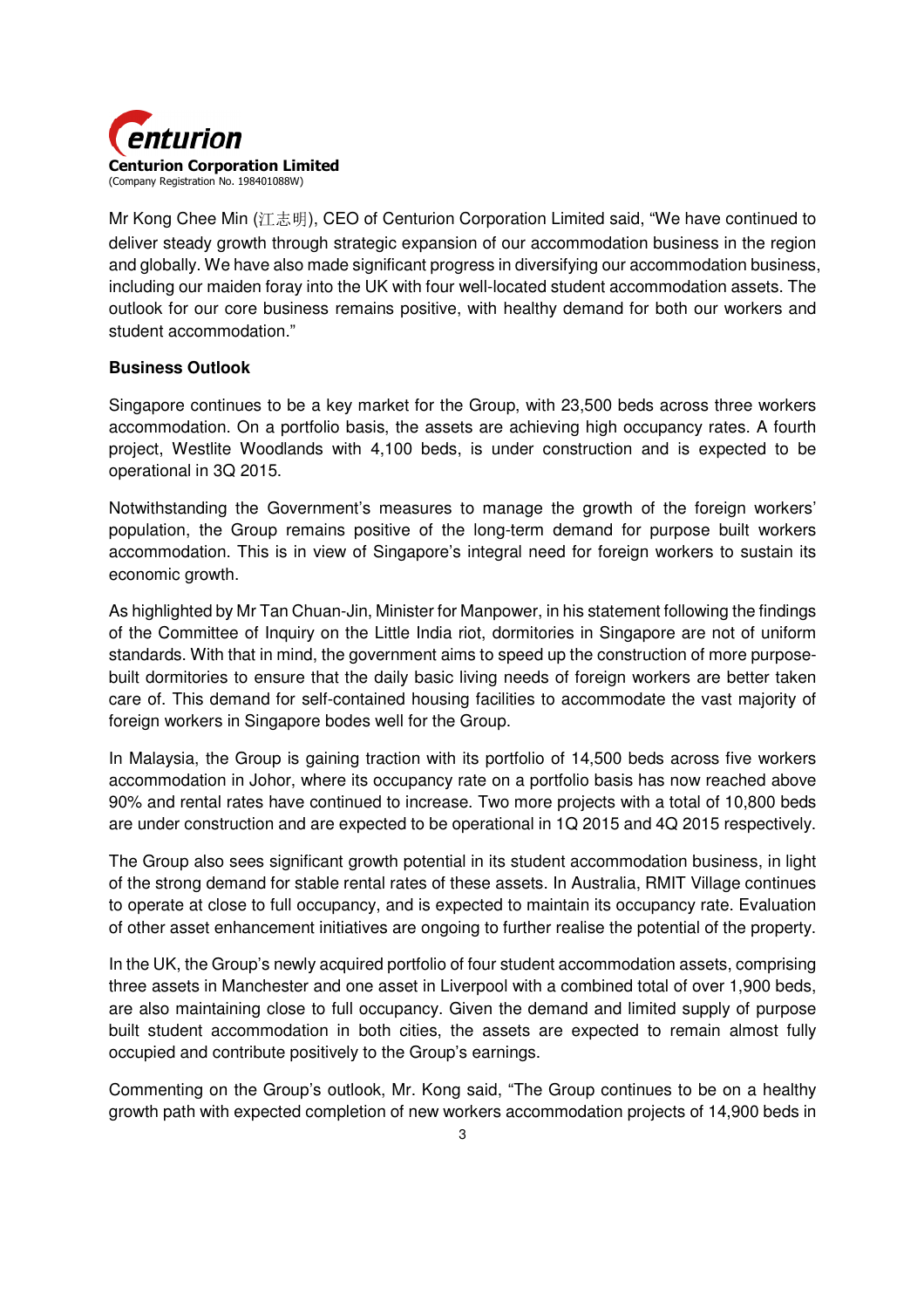

2015. We are cautiously optimistic that rental and occupancy rates for our Singapore operations will continue to remain stable. In Malaysia, we believe we will reap the benefits of being a pioneer in purpose built workers accommodation.

-END-

### **ABOUT CENTURION CORPORATION LIMITED**

Centurion Corporation Limited, formerly known as SM Summit Holdings Limited, owns and operates workers and student accommodation assets, as well as a storage disc manufacturing business. Its workers accommodation assets are managed under the Westlite brand.

In Singapore, the Group has 23,500 beds across three workers accommodation assets in Toh Guan, Tuas and Mandai as at 30 September 2014. Westlite Woodlands, its fourth project with 4,100 beds, is under construction and is expected to be completed and operational in 3Q 2015.

In Malaysia, the Group has 14,500 beds across five purpose-built workers accommodation assets in Johor. Two projects, Westlite Tampoi and Westlite Senai II, with a total of 10,800 beds are under construction and expected to be completed and operational in 1Q 2015 and 4Q 2015 respectively.

The Group has a student accommodation asset with 456 beds in Melbourne, Australia. In the United Kingdom, the Group has a portfolio of four student accommodation assets with a total of 1,906 beds. The student accommodation assets are strategically located in the vicinity of established education institutions.

The Group expects to increase its overall portfolio from 40,362 beds at present to over 55,200 by the end of 2015.

For more information, please visit http://www.centurioncorp.com.sg.

### **MEDIA CONTACTS**

For more information on Centurion Corporation Limited, please contact:

**Kreab Gavin Anderson**  Vanessa Ho / Melissa Woon +65 6339 9110 cent@kreab.com